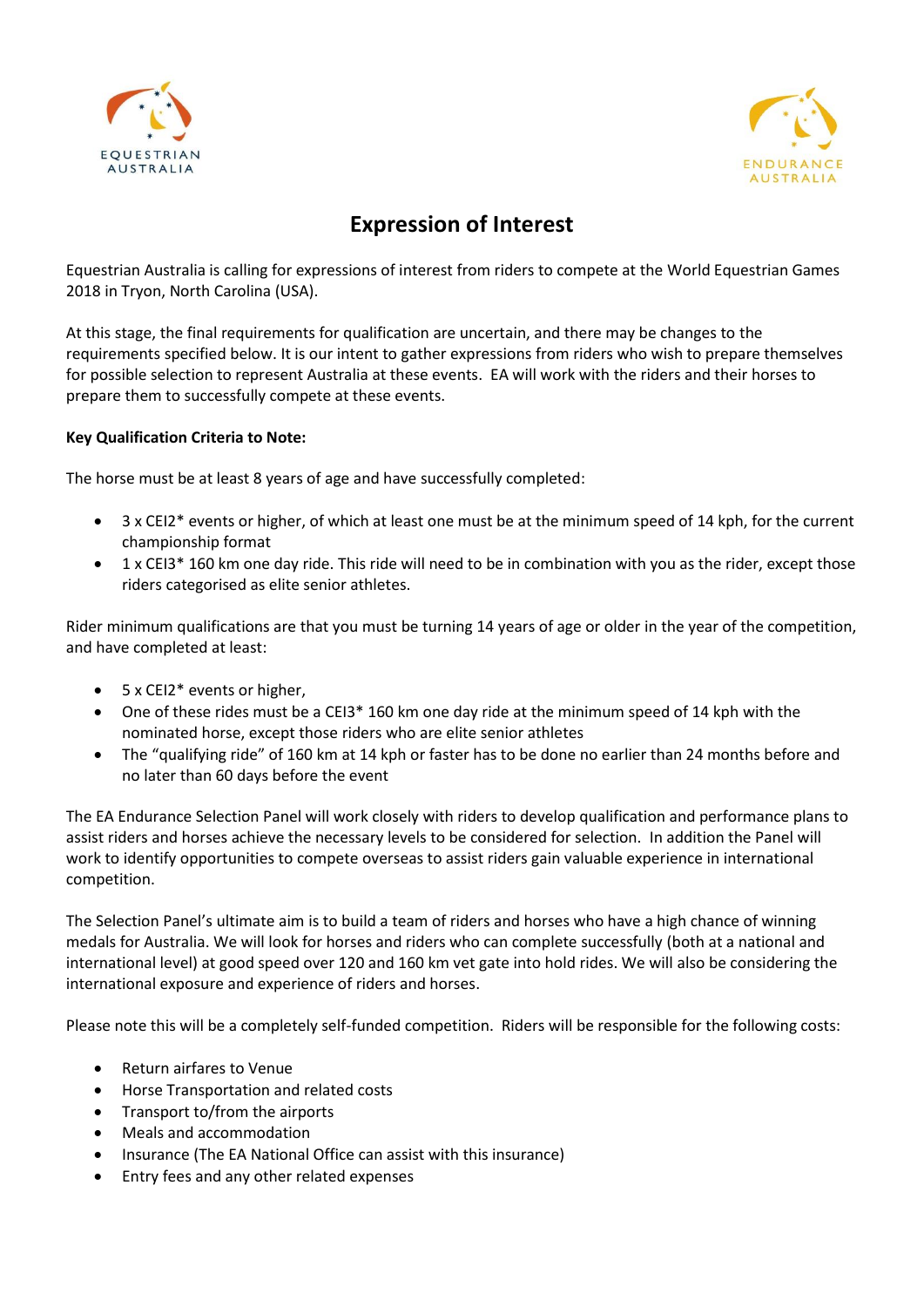If you are interested in riding at international Championship events and in representing Australia, we encourage you to submit an expression of interest on the following form. It is not necessary to be qualified at this point as there is time available to meet the requirements for selection.

Closing dates for the expressions of interest is the 29<sup>th</sup> September 2017